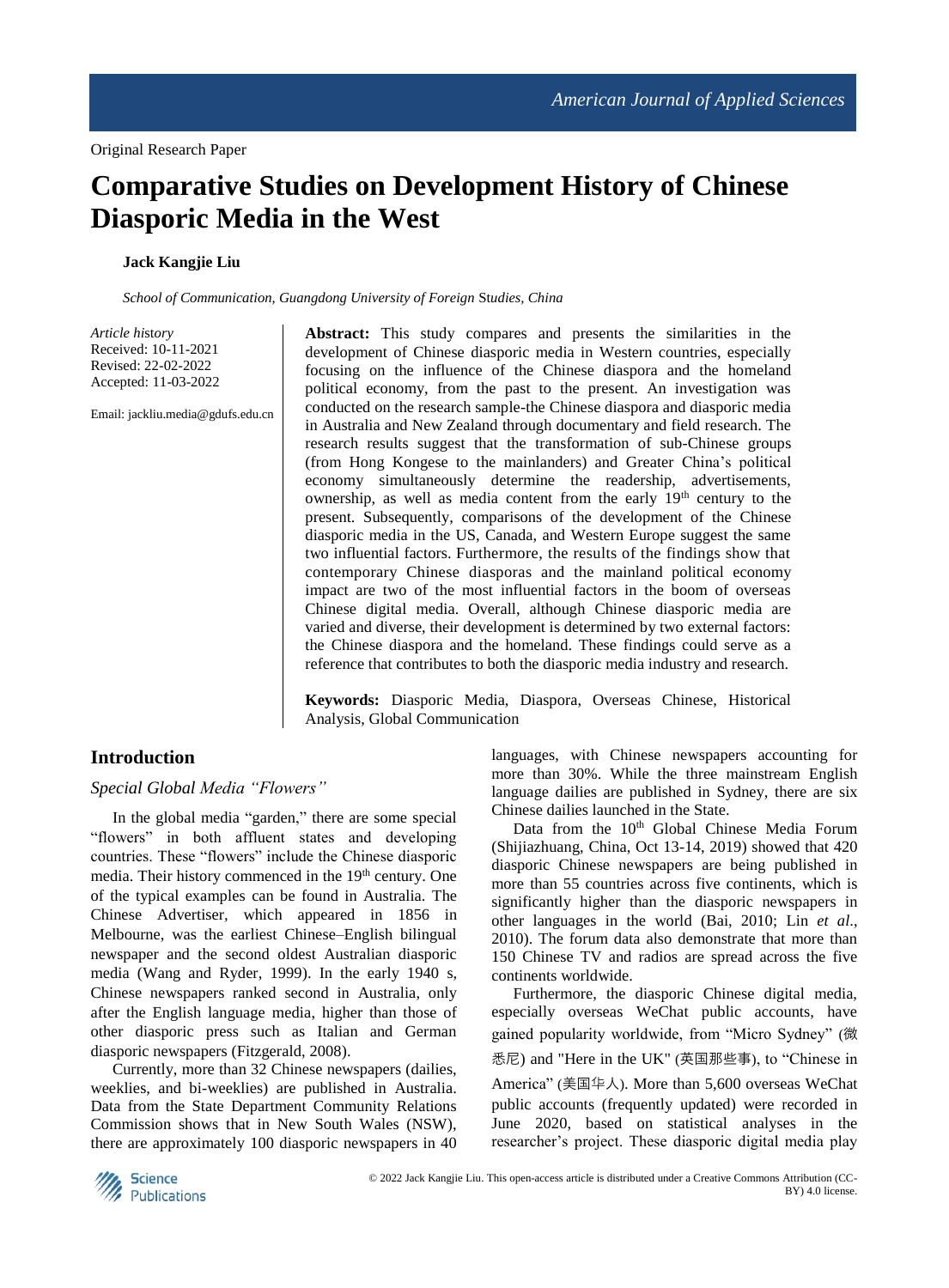deliberate and overtly political, economic, cultural, and inter-personal roles in both the diasporic and local communities. For instance, during the national and local elections in some Western countries, several political parties would advertise "soft articles" (election advertisements) on local Chinese WeChat accounts to attract Chinese migrant voters.

The aforementioned media landscape in Western countries provides an interesting and important comparative study topic: Is there any similarity among the Chinese diasporic media from the past to the present? However, it is difficult to determine a clear answer in the current research.

## **Research Significance and Methods**

#### *Literature Review and Research Gap*

Global Chinese diasporic media are diverse in many aspects, including in area, orientation, staff background, and medium form. Nevertheless, they continue to exist overseas and are published by and for Chinese communities. They continue to have deliberate and overt contact with their Homelands-Greater China (the mainland, Hong Kong, and Taiwan). In this case, there are undoubtedly some similarities, especially in Western countries. However, a reference search shows that there is a paucity of the comparative project.

Research on the Chinese diasporic media can be divided into three categories. The first category is historical research. For example, early in the 1960 s, Gilson (1967) investigated diasporic media in Australia, including the seven historical Chinese language papers in the country. Later, Wang and Ryder (1999) revealed the earliest Chinese-English newspapers in Australia. Similar cases can be found in other Western countries, for example, Lai (1987) demonstrated and discussed the historical Chinese papers in California in the 19<sup>th</sup> century.

The second type of relevant research is the role of media. So and Lee (1995) reviewed the functions of overseas Hong Kong newspapers in Canada, providing information, liaising with the homeland, and assisting the audience to integrate into mainstream society. Other researchers, including Lin *et al*. (2010) and Xu (2006), also found similar roles in the US.

Third, some researchers reconsider these media on social and cultural aspects. A book, titled Media and the Chinese Diasporas (Cunningham and Sinclair, 2001), examined the dilemma, illustrating that the diasporic Chinese media has attempted to help their readers integrate into local societies, while simultaneously resisting mainstream cultures. Recently, some researchers explored the Chinese diasporic digital media culture. For instance, Told 2015 demonstrated how overseas Chinese students use WeChat with countrymen in Macao.

The aforementioned research constructs a strong

terrain to reconsider global Chinese diasporic media. However, there is a lack of comparative studies from the past to the present, as most projects only focus on an individual country. Both theoretically and practically, are there any common characteristics among the Chinese diasporic media in Western countries? This is a valuable research topic since this question is not only confined to overseas Chinese communities but also closely related to local mainstream societies, and not only confined to the media industry but also serves as a referral for research and the society. Therefore, this study aims to ascertain these research questions and fill the research gap.

#### *Research Que*st*ions and Methods*

This study aims to explore the similarities of the Chinese diasporic media in Western countries and examine the factors influencing them. The experiences of the Chinese diasporic media and relevant research show that local Chinese communities and the homeland's political-economic impacts were two of the most important factors in their development. Based on these, the following three research questions can be generated: What common characteristics can be concluded in the development of Chinese diasporic media? How do local Chinese communities shape these media? How does the homeland political economy influence these media?

Considering that there are hundreds of Chinese papers, radios, and TV stations worldwide, it is impossible to investigate all of them. However, since most of these media are located in Western countries, they could be representative. Consequently, this study intends to select the Chinese diasporic media in Australia and New Zealand as samples, compare the media in North America and Western Europe and finally elucidate their characteristics.

Australia and New Zealand were chosen because many Chinese have migrated to these two countries since the early 19th century, especially to Australia and their diasporic media also appeared in the two countries relatively early, 1856 in Australia and 1872 in New Zealand. Therefore, the stories in these two countries would be representative of Western countries. Subsequently, this study will also compare the diasporic media in North America and Western Europe and summarize their characteristics at the global level.

This study explores the three research questions by historical analysis employing two methods: Documentary and field research. Documentary research includes newspaper investigation and reference analysis. Newspaper investigation includes physical or electronic copies of the four major Chinese dailies in Australia (ACD*-*Australian Chinese Daily, DCH-Daily Chinese Herald, ST-Sing Tao Daily, and ANED-Australian New Express Daily) in the NSW State Library. Special attention was paid to reports from the mainland, which is to discern how the mainland political economy influenced media content.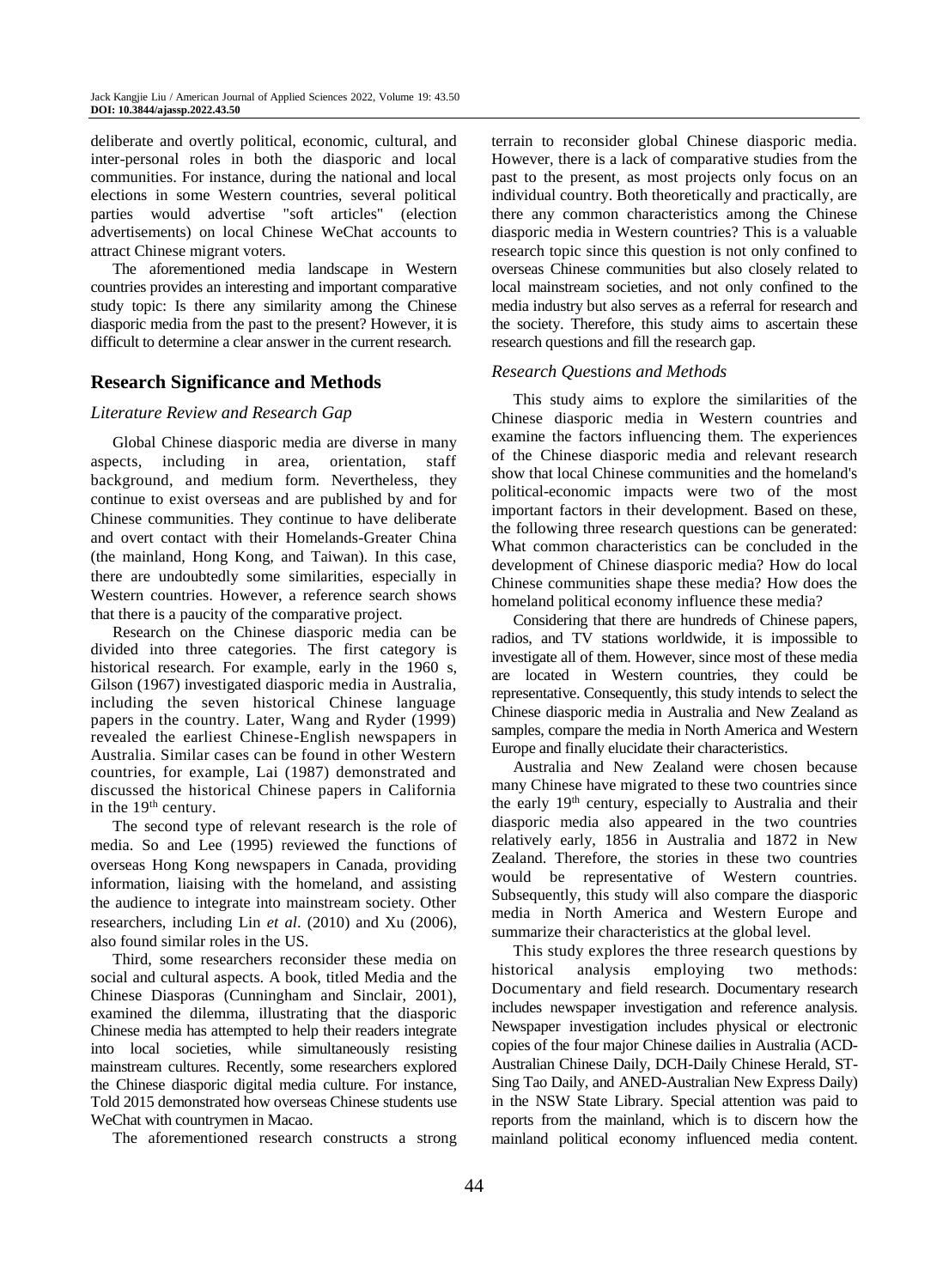Reference analysis encompasses government records, such as official statistics on Chinese migrants in the Australian Bureau of Statistics and newspaper copies in the local authorities.

Field research was conducted in Australia, the UK, and China. Since most Australian-Chinese papers are published in Sydney, the researcher paid monthly visits (2008-2012) to 12 towns where many Chinese people reside, including Chinatown, Eastwood, Parramatta, Ryde, Burwood, Hursville, and Chatswood. He collected Chinese community papers that were not in the libraries and interviewed local publishers and readers. The researcher also resided in London and Edinburg between January and October 2019, where he visited and investigated Chinese communities and local media in England and Scotland.

In China, the researcher examined the largest global professional conference of the Chinese diasporic media-the 7<sup>th</sup>, 8<sup>th</sup>, 9<sup>th</sup>, and 10<sup>th</sup> Global Chinese Media Forums-which was held in Qingdao in September 2013, Guiyang in August 2015, Fuzhou in August 2017, and Shijiazhuang in October 2019, respectively. He interviewed more than 20 editors from five continents and summarized their stories, concluding their stories for the development of this industry. Below are the summaries and analyses of documentary and field research results.

## **Influences of the Chinese Diaspora**

### *Impacts on Media's "Birth" and "Death"*

Comparative research results show that the transformation of the Chinese diaspora in Australia and New Zealand is the most influential factor in their diasporic media's birth and death. Since the mid-19<sup>th</sup> century, the Chinese diaspora had offered a reader market to their media. While the Chinese diaspora experienced tough situations, their media quantity significantly shirked, with all newspapers disappearing. On the contrary, while the Chinese diaspora experienced a prosperous period, it brought positive momentum to their media.

The Chinese are one of the oldest diasporic groups in Australia, dating back to the early  $19<sup>th</sup>$  century. In the late 19th century, an estimated 88,000 Chinese lived in Australia, which was the second-largest diasporic group only after the British people (Fitzgerald, 2008). Given that the language, customs, and history of these people are different from mainstream Australians, this marginalized group required a special medium.

Since the late  $19<sup>th</sup>$  century, a few Chinese people became affluent after entering farming, laundry, commerce, or import companies in Australia. They had more urgent needs on a special ethnic media providing business and the other information for them. It implied that a special reader market had matured (Jupp, 2001). Consequently, some rich businessmen established the Chinese Australian Herald in Sydney in 1894, followed by Tung Hua News in 1898, Patriotic News in 1902, and Republic News in 1914 (Pan, 1994; Rolls, 1996; Kuo, 2009). A Chinese diasporic media landscape emerged. It can be seen that the birth of the early Chinese diasporic media can be attributed to the development of the local community.

However, after the "White Australia" policy was announced in 1909, the Chinese were forbidden from entering the country and their population gradually dwindled. The lowest number recorded was in 1947, at 4,700 people. Moreover, many of them suffered from poverty in the absence of political rights in the country, because of racial discrimination. The limited number of readers was unable to support a media market anymore, so their newspapers were suspended. Eventually, when the Australian Chinese Times ceased publication in 1957, there was no Chinese publication in the country until 1982 (Liu, 1989).

In New Zealand, the situation was the same as in Australia. The earliest Chinese who headed to the country were the laborers ("coolies") and they suffered from a miserable political and economic situation. Therefore, they could not launch or use media. At that time, the earliest Chinese media, the Chinese Herald (1872), was not established by the Chinese, but by a New Zealand priest. However, insufficient reader support led to the paper finally ceasing publication (Yang, 2008).

Since the late 19th century, an increasing number of Chinese headed to the country, which gradually led to the formation of a media market. New Zealand Herald was published by the Chinese in 1923. Thereafter, two other papers emerged. Similar to Australia, the "White New Zealand" policy (the late 1920 s) led to fewer Chinese entering the country. The shrinking and poor community could not support their media anymore. Finally, all Chinese papers terminated publication between 1972 and 1987 (Li, 2013). Overall, the early history of the Chinese media in Australia and New Zealand suggests a commonality: Political economic statutes of diasporic communities determine their media's birth and death.

#### *Impacts on Media's "Revival"*

Since the late 1970 s, both the Chinese diaspora and the diasporic media experienced similar stories in both Australia and New Zealand. These two countries adopted a multiculturalism policy and reopened their doors to migrants, which resulted in the revival and boom of the Chinese diaspora. Along with an improvement in the political economy of these diasporic people, a new reader and advertising emerged. These contributed to the media's revival.

In the early 1980 s, a considerable proportion of Hong Kongese, Taiwanese, and Southeast Chinese headed to Australia and New Zealand. The proliferation of the diasporic population suggested a mature media market (Bell *et al*., 1991). The first contemporary Chinese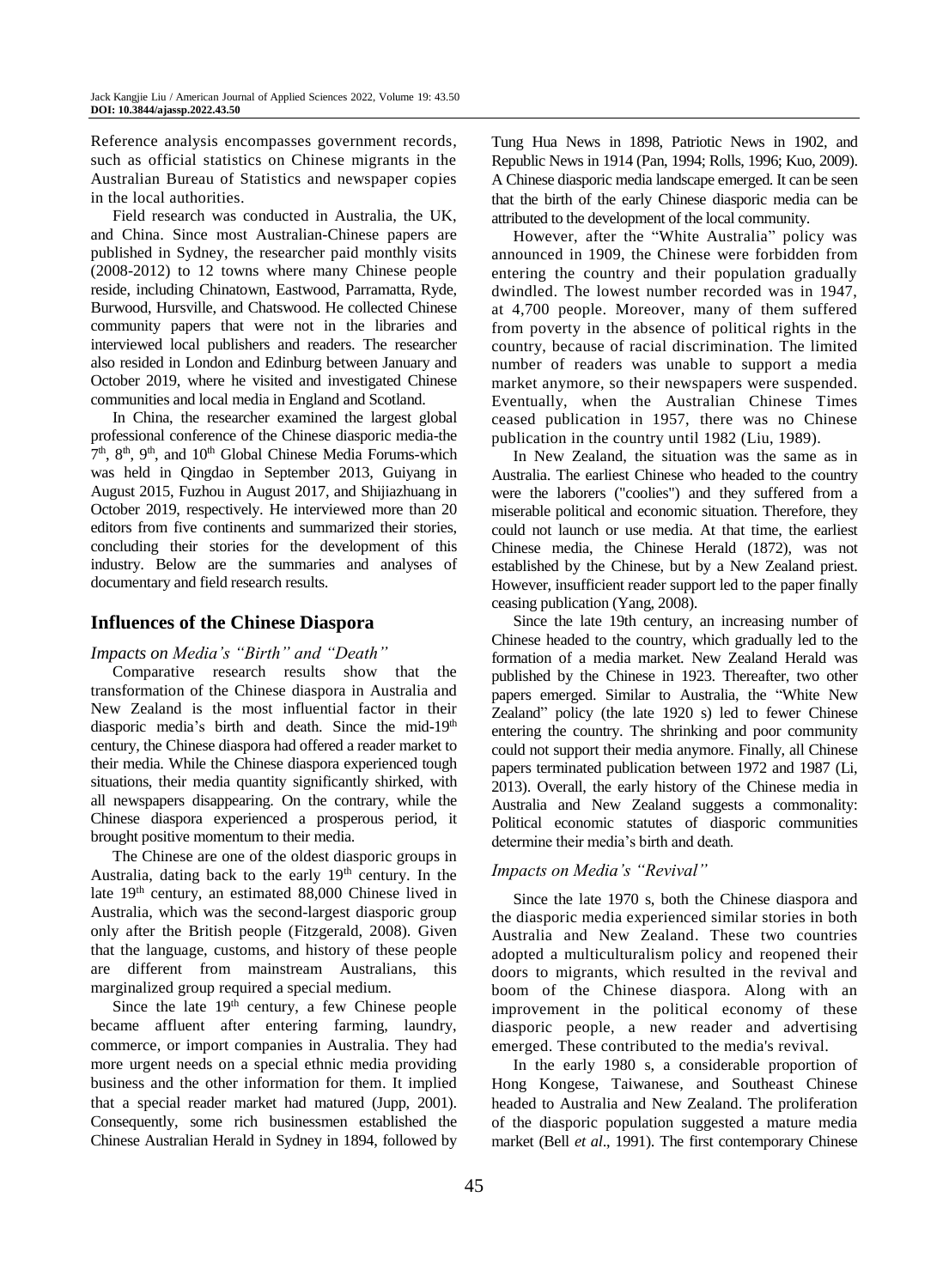medium in Australia, *the Sing Tao Daily* Australian edition, was published in Sydney in March 1982.

Subsequently, these "media flowers," including dailies, weeklies, and bi-weeklies, continued to flourish, resulting in 12 Chinese newspapers published in Australia in 2001 (Liu, 2012). Data retrieved from the Australian Bureau of Statistics showed that the Chinese have become the largest diasporic group in the country since 2006. The expanding community built a stable and prospective audience market, resulting in their newspaper volumes soaring to 32 in 2012 (Liu, 2013).

A similar situation occurred in New Zealand. The proliferation of Chinese migrants in the 1980s provided "fertile soil" to their media flowers. The first contemporary Chinese medium Sing Tao Weekly's New Zealand edition was launched in 1987, followed by other Chinese radios and TVs (Li, 2013).

Compared to the past, the Chinese communities gained strength in both population and economy, which enlarged the diasporic media advertising market (Collins, 2002; Yang, 2008). First, the Chinese business migrants are one of the major advertising groups for their media. An increasing number of businessmen migrated to Australia and New Zealand, setting up various factories, restaurants, or companies. Since many products (e.g., food) and services (e.g., migration) have a natural ethnic tie-up with their community, these "bosses" would advertise in the local media and attract their fellow countrymen (Wu, 2003).

Second, enterprises with a non-Chinese background also ran advertisements in these newspapers. Many diasporic Chinese people obtained stable jobs and income in these two countries, especially the affluent migrants. They became potential customers for real estate, telecommunication, legal and financial services, and luxury products. This offered many business opportunities to local enterprises and international company branches. Therefore, these business organizations ran various promotions in Chinese papers to draw the attention of local Chinese customers (Collins, 2002).

Apart from the economy, the improved political status of the diasporic Chinese also contributed to their media advertising. Increasingly, people from Chinese backgrounds became Australian and New Zealand citizens and were entitled to vote in the elections. During the commonwealth, state, and council elections, political parties launched promotions in local Chinese media to attract these migrant candidates (Liu, 2013). Once again, the political and economic development of the Chinese diasporic communities in Australia and New Zealand reconstructed strong reader and advertising markets, contributing to the diasporic media's revival and boom.

# *Sub-Diasporic Groups and Ownership Transformation*

The transformation of the sub-Chinese diasporic

groups in Australia and New Zealand also determined the newspapers' market and ownership. The 1970 s to the 1980 s are considered the "Hong Kong Diasporic Period." Since the Hong Kongese were a dominant group among Chinese communities, several newspapers and TV/radios were established by them. Therefore, the Hong Kongese diaspora contributed to the birth of contemporary Chinese media in Australia. This included the two earliest and largest dailies: ACT (Australian Chinese Daily) and ST (Sing Tao Daily). As regards these media, a special case is the Mirror, a weekly established by a Hong Kongese in Sydney. On the top of the 1997 weekly issues, it was printed: "For the Hong Kong readers in Australia" (not for the Chinese mainlanders).

However, since the early 1990 s, it has been changed to the "Mainland Diasporic Period." Considerable mainlanders have headed to Australia and New Zealand and eventually, they became the largest group among Chinese communities (Hugo, 2007). Consequently, the local Hong Kong and Taiwan background media gradually changed their market orientation in favor of the mainlanders.

For example, in the 1980 s, both ST and ACD adopted the "Right to Left" writing format used in Hong Kong. <sup>1</sup> However, to gain the favor of the growing mainland readers, ACD shifted their edition to "Left to Right" in 1990, followed by the ST and the other Taiwan background dailies. Likewise, a similar trend occurred in media ownership. In the 1990 s, 15 Chinese newspapers were launched in Australia, 11 in Hong Kong, and 2 in Taiwan background. In 2012, 25 of 32 Chinese newspapers in Australia had a mainland background, as most Hong Kong and Taiwan directors had sold their ownership.

Similarly, in New Zealand, all Chinese newspapers, TVs, and radios were established by the Hong Kongese or Taiwanese between the 1980 s and 1990 s. Since the early 21<sup>st</sup> century, an increasing number of mainlanders headed to the country, and some gradually became media heads. Since 2009, except for one newspaper, people from the mainland background had controlled the remaining five in the country. Subsequently, market orientation and media content also changed in favor of readers from the mainland. Essentially, similar stories in Australia and New Zealand show that the political economy of the Chinese diasporic community has become a crucial factor and significantly impacted the local media.

# **Influences on Homeland Political Economy**

The results of documentary and field research showed that the homeland political economy of Greater China becomes a powerful factor, which significantly influenced the survival and development of their diasporic media,

1

<sup>&</sup>lt;sup>1</sup>In conventional English, sentences are written from left to right. However, the traditional Chinese writing style is from right to left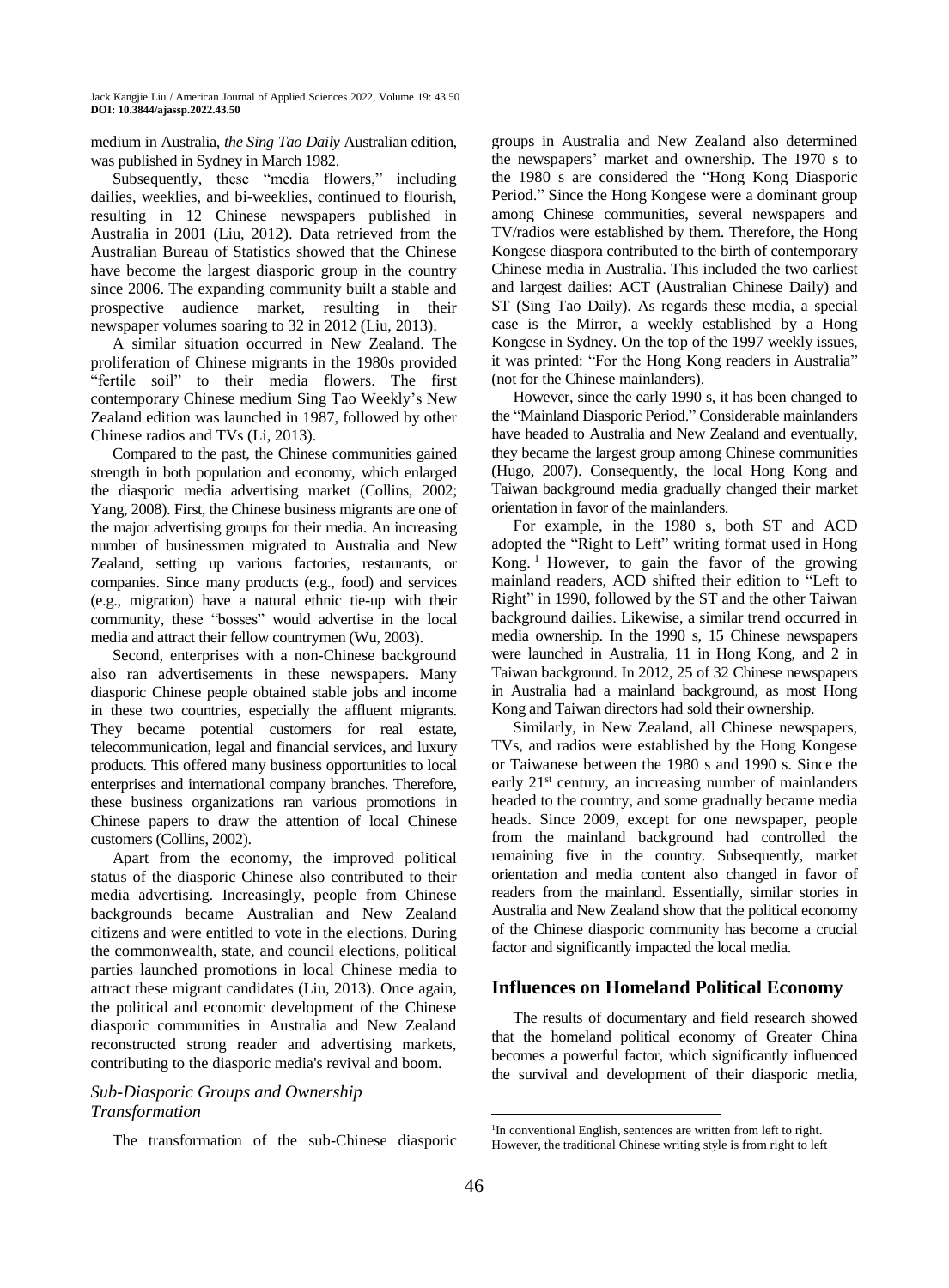especially on media content and ownership. Specifically, the three Australian Chinese dailies, the "big two," Sing Tao Daily and Australian Chinese Daily, as well as the "new rich," Australian New Express Daily, relatively represent the two kinds of stories.

## *Homeland Impacts on Sing Tao Daily Au*st*ralia Edition*

Homeland political economy in Hong Kong and the mainland significantly influenced this daily since the 1960 s, including its establishment, political standpoint, and media content. Given that the media market in Hong Kong is prospective, but small and competitive, they have to explore overseas markets. In this case, Sing Tao media's owner, Ms. Sally Sian Aw (胡仙), was a forerunner. She established the Sing Tao Los Angeles and Toronto versions in 1968 and 1972, respectively, and the Australian and New Zealand editions in 1982 and 1989, respectively. Earlier, the Chinese media had vanished in Oceania for more than two decades, but Sing Tao's global expansion opened a new era for the Chinese diasporic media worldwide.

Until the mid-1990 s, the Australian and New Zealand editions of Sing Tao Daily had paid widespread attention to Hong Kong news and limited interest in the mainland. However, owing to the impact of the homeland (the Hong Kong Handover and the rise of mainland China), the daily gradually changed its orientation, news content, and political stance.

First, the mainland news pages steadily increased. In 1995, there was one page of mainland China and Hong Kong news each. Later, the mainland news pages increased to two in 2003 and three in 2006, more than the HK news pages. Since 2004, ST has launched the mainland finance and stock news pages and Beijing/Tianjin/Shanghai city news 2006. Specifically, the mainland pages are significantly more than the Hong Kong pages.

The news content has gradually become neutral to the mainland. An examination was conducted on the news topics on the front pages, Australian Chinese community news pages, and mainland China news pages in the Sing Tao Australian edition. Overall, 9,210 news pages were examined between 2005 and 2012. No sensitive political topic regarding the mainland was found. A further review of the 2013 and 2014 online versions showed the same trend.

The daily editing staff also acknowledged being "depolitical." As a staff member said: "We don't publish [political] editorials. It seems to me, if you put in an editorial, to some degree, you have to take sides right? So our policy is to just publish the [neutral] news…" (Berger, 1994, p.15). Essentially, this "depolitical" is a deliberate political standpoint. Given the mainland impacts, these dailies conducted self-censorship and canceled sensitive news. Later, the Sing Tao media group was sold to Mr. Lock Ho, who has a large business on the mainland. The daily has to take a neutral stance, as a researcher reveals: "Sing Tao Daily reflects the business interests of its owner in China" (Cleary, 2012, p.25).

### *Homeland Impacts on Au*st*ralia Chinese Daily*

Similar to *Sing* Tao Daily, the development of Australian Chinese Daily (ACD) also clearly reflects the homeland influence of Hong Kong and the mainland. Regarding the Hong Kong impacts, ACD originated from the Hong Kong Daily News group. In the early 1980 s, the media headquarter had the ambition to occupy the overseas Chinese media market, so established their overseas edition-ACD-in March 1987 in Sydney.

The mainland impact also significantly changed the daily. In the 1980s, both ACD and ST targeted the Hong Kong audience in Australia. Since ST was established earlier and had more readership, ACD confronted negative readers and advertising circumstances. However, the "Tiananmen Incident" offered an opportunity to ACD. Following this incident, many mainlanders headed to Australia, but no daily offered service to them. ACD shifted media orientation to cater to these readers, and frequently published the relevant information to them, including visa, residency news, and government migration debates. Gradually, considerable mainlanders in the country became its readers.

Later, because of the Hong Kong Handover and the rise of China, the daily content has gradually become "depolitical," even "pro"-China. The researcher conducted scrutiny of the first pages, Australian Chinese community news, and mainland China news pages between 2006 and 2010. In the 2,928 pages, no news reported sensitive political topics. A further review of the electronic version between 2011 and 2013 showed a similar trend. The editor also recognized the impact of the mainland: "We do not get complaints from the [Chinese] Consul-General about what we publish, [because of no sensitive reports]" (Cleary, 2012).

Similar to ST, ACD also constantly increased its mainland news pages. In 2000, one page each was allocated for the mainland and Hong Kong/Taiwan news. However, since 2003, there had been three pages on the mainland, only two on Hong Kong/Taiwan news. Together with the experiences of ST and ACD, the political-economic influences of the Chinese homelands can be seen in their diasporic media.

#### *Homeland Impact on Au*st*ralian New Express Daily*

In 2004, a "new rich," Australian New Express Daily, appeared in Sydney. The owner and content of this mainland "international daily" represent another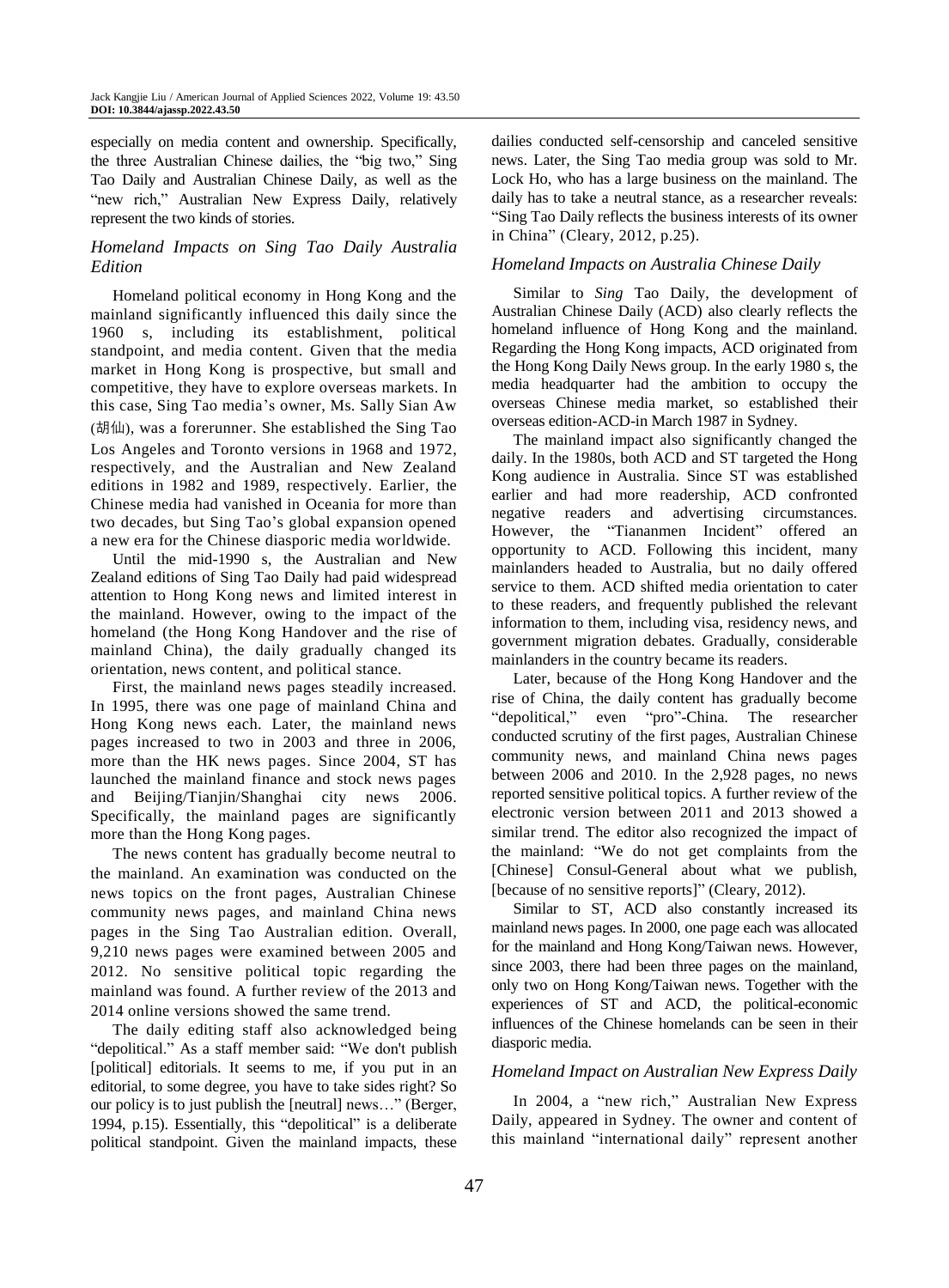story of the salient homeland influences on media ownership and content.

Regarding ownership, this daily was initially set up by a Taiwanese media group in 1994. Later, the Chinese diaspora in Australia entered the Mainland Period and the Taiwanese population constantly decreased, so the daily readership decreased. Finally, the Taiwanese owner had to sell the media to an Australian millionaire from the mainland, Dr. Chau Chak Wing, who changed its name to *Au*st*ralian New Express Daily* (*ANED*) in 2004, the Australian edition of the Guangzhou *New Express Daily* Group that he owns.

Under the new owner, this study maintained deliberate relations with China. One of the examples is that the daily "helped" the Chinese government in March 2008, the Olympic Torch Parade in Australia. In the Parade, some Tibetan dissidents were against the Games. *ANED* quickly bought many Chinese Five-start Red flags and distributed them to the Chinese people at present, which was to support the Torch Parade and "strike" the Tibetan protesters (Snow, 2009).

In terms of content, the researcher reviewed each topic on the first page and the China news pages of the daily between 2008 and 2014. The results showed that no sensitive political topics were published. As the director, Ms. Winky Chow says: "We do not run stories like that [sensitive news]" (Cleary, 2012, p.25). In addition, the mainland news pages are edited in the Guangzhou headquarter, so "unsafe political reports" are filtered.

## *Similarities of "Media Flowers"*

## *Similarities of Global Chinese Diasporic Media*

A comparison of the development of Chinese diasporic newspapers in Oceania, North America, and Western Europe suggests that the Chinese diaspora, especially the transformation of sub-diasporic groups and the homeland political economy, significantly contributed to the Chinese diasporic media market and ownership. Essentially, the Chinese diasporic media in the West showed a similar journey because they are influenced by the same factors.

Yin (2009) and Zhou *et al*. (2006) revealed that the Chinese diaspora is one of the primary influential factors in their media in the US. Between the 1950s and the 1960s, the Chinese diaspora experienced negative situations in the US, for example, they were politically marginalized and their population declined. With a shrinking readership, the Chinese papers suffered from a difficult period and many terminated their publications. Since the 1970s, the Chinese diaspora in the US gradually entered a positive period. The proliferation of the Chinese population reconstructed the reader market and led to the redevelopment of their papers.

Furthermore, the transformation of sub-diasporic groups shifted the reader market and ownership. Before the late-1980s, the Hong Kongese and Taiwanese were composed of the dominant groups in the US–Chinese communities, so most media owners came from these areas (Yang, 2008). Subsequently, the mainland Chinese population constantly increased in the US and some have succeeded in various industries. Gradually, an increasing number of mainlanders had established or bought TV, radio, or newspapers and became owners. Considering the change of ownership and the reader market, mainland reports soared in their diasporic media.

Regarding the homeland political impacts, Chinese newspapers in the US and Oceania demonstrated a similar trend. Between the late  $19<sup>th</sup>$  and the early  $20<sup>th</sup>$  century, many US-Chinese newspapers supported either the Qing Dynasty Emperor or the Revolutionists. Between the 1960s and the 1990s, several newspapers were grouped into one of the two "political camps"-mainland or Taiwan (Lai, 1987). Since the early  $21<sup>st</sup>$  century, many newspapers became "depolitical" or were in favor of the mainland, because of the expanding mainland political and economic influences. In sum, as Lai (ibid., p. 39) comments, "most organs (diasporic Chinese newspapers) spoke for the interests of specific (political) groups or factions."

Likewise, the Canadian-Chinese newspapers, radios, and TVs have started a prosperous period since the early 1980s, because the Hong Kongese migration wave enlarged the reader market and most media owners came from there. However, the transformation of sub-Chinese diasporic groups changed the situation again. Since the 1990 s, mainlanders have increasingly migrated to the country and gradually established their media companies, which drove media ownership changes. Moreover, Hong Kong and the mainland's political economy contributed greatly to these media, as most content has to be "depolitical" (So and Lee, 1995).

Similarly, Nyiri and Saveliev (2002) reiterated that the Chinese diaspora and homeland political economy significantly influenced the local Chinese newspapers' market, ownership, and content in Western Europe. Overall, the Chinese diaspora and homeland political economy make a salient contribution to their diasporic media in Canada, West Europe, and Oceania.

## *"Flowers" and Influential Factors in a Digital Media Age*

The Internet era began in the early  $21<sup>st</sup>$  century. The diasporic media also increasingly went online, as Brinkerhof (2009) states that it is the "digital diaspora" age. How did the overseas Chinese communities and their homelands impact the digital diasporic media in the new era? Research results show similar influent factors in both traditional and Internet media ages.

First, the boom of the Chinese diasporic digital media is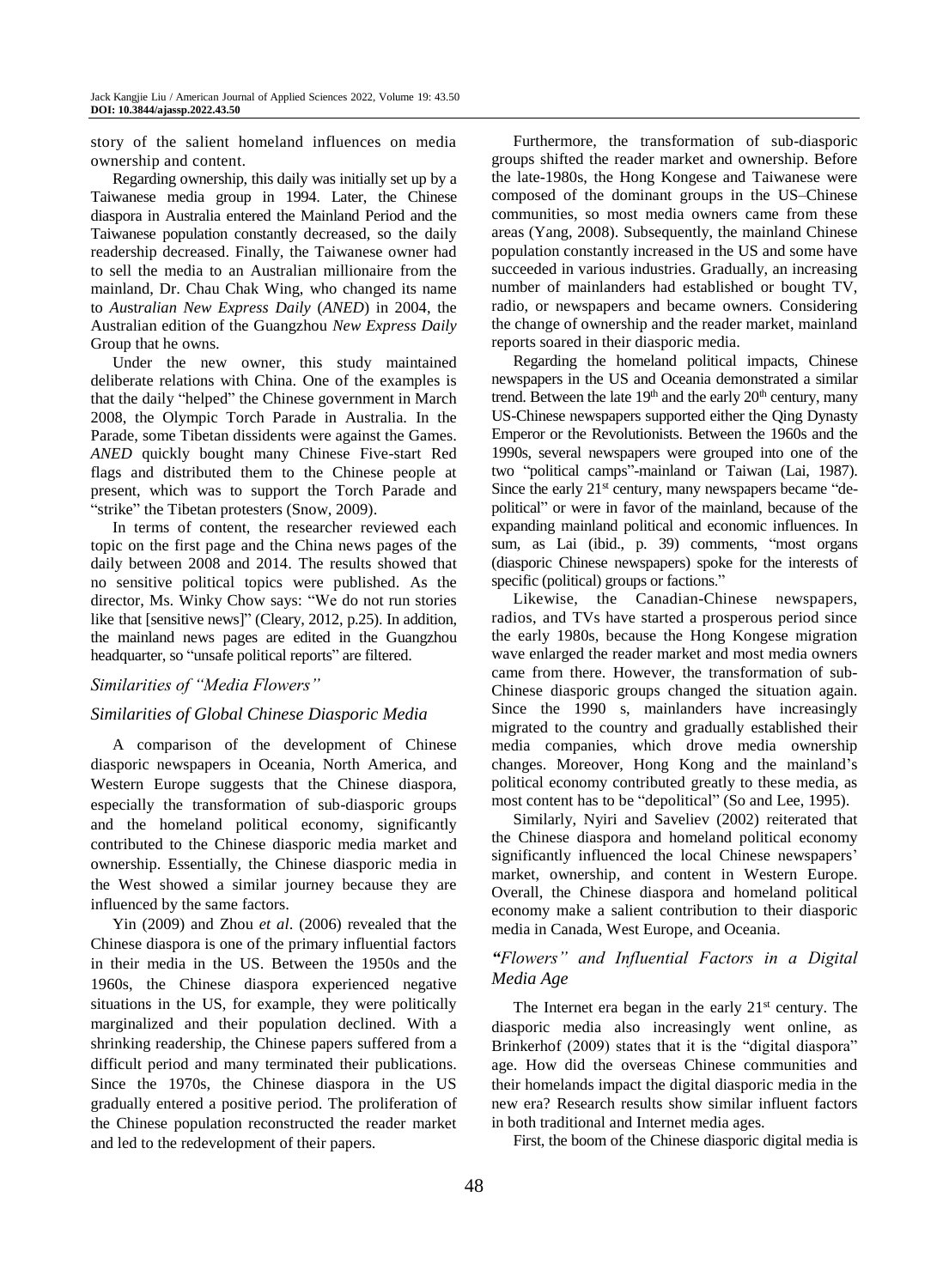the result of contemporary Chinese diasporic communities. In recent years, an increasing number of mainlanders went abroad, with young people, especially skilled migrants and overseas students, accounting for a major proportion. In China, young people are labeled as "the Internet Aboriginals" (Internet generation). Considering their media consumption habit, they spend considerable time online not only for sending messages but also for entertainment and services. Consequently, thousands of diasporic Weibo and WeChat accounts were established for them. That is to say, the boom of diasporic Chinese digital media is the result of "digital fans" in overseas communities.

However, the Chinese diasporic digital media are also under the control of the homeland. This can be categorized into two types: Overseas individual accounts and institutional accounts. Regarding the first type, irrespective of the Weibo and WeChat accounts from other countries, they have to be registered by a Chinese mobile phone number. In China, using a mobile phone has to be registered with a domestic ID card. In this case, these digital diasporic accounts are under the surveillance of the mainland Chinese government. Especially, their accounts would be canceled if they publish sensitive political topics that the government does not like.

The situation is the same for institutional accounts. Overseas Weibo and WeChat accounts of Chinese state-owned media are under censorship, similar to newspapers and TV stations in their headquarters. Regarding the other overseas local media and associations (e.g., Sing Tao and Australian Chinese Daily), their accounts are also required to have self-censorship, otherwise the Chinese authorities will terminate their subscription. To gain the favor of the mainland, these digital media have to hold a neutral political standpoint and are unwilling to post negative news online, although they are "the overseas media."

For example, Sing Tao Daily Los Angeles group has established their WeChat accounts, but most of the content is composed of overseas local information without sensitive news, which is the same as in their newspapers. This implies that the homeland's influence on digital media is the same as on traditional media. So and Lee (1995) point out the homeland's influence in the traditional media age, but it can still be referred to in the present: "(these media branches) depoliticize the editorial contents so that the Chinese government and its representatives in Hong Kong would not feel offended" (So and Lee, 1995).

# **Conclusion**

Referring to the three research questions, analyses and comparisons from the past and present of the development of Chinese diasporic media clearly show the first characteristic: All Chinese diasporic media "flowers" grow in their "soil"-diasporic communities. This is the reason why the Chinese diaspora, including the changes of sub-diasporic groups from Hong Kongese to the mainlanders, determines their diasporic media's birth and deaths from the 19<sup>th</sup> century to the present in Western countries, particularly in media content, orientation, and ownership.

Regarding the second characteristic, homeland impact is considered a double-edged sword. Meanwhile, the homeland political economy has a strong desire to manipulate its diasporic media. For instance, the Hong Kong media conglomerates established their overseas branches for overseas market occupation and they also restrict the political standpoint to "please" the mainland. At the same time, the Chinese government is also concerned about its global image and attempts to control overseas Chinese media through various channels. This would hinder the diasporic media's development.

Conversely, the Chinese diasporic media needs the homeland's support for survival. These media have various deliberate contacts with the homeland such as personal relations, news sources, and especially the current digital media platform-WeChat. Therefore, they have to adhere to this external force. One of the examples is that some institutional media owners have major businesses in the mainland and Hong Kong, and they use their overseas media as a "tool" for their benefit.

But the finding shows some similarities remain in both traditional and new media ages, despite the rapid development of digital media. The transformation is just the "medium," the physical format of media: From paper/TV/radio to social media. However, the two crucial influential factors are not changed from history to the present: Diasporic communities and homeland impacts, which still determine overseas digital Chinese media at present.

Admittedly, the Chinese diasporic media are significantly diverse in Western countries from the past to the present. However, the similarities reflect the interactions between media development and external power (local community and homeland political economy). This study reveals the similarities of these media and the findings would contribute to both Chinese diasporic communities and mainstream societies, as well as media practices and theoretical research at the global level. Therefore, this comparative study is a valuable topic and it is imperative to launch further investigations and compare this special global media landscape and conceptualize new theories for the international academic community and media industry.

## **Acknowledgment**

 This study is supported by the National Social Sciences Fund of China's "Homeland Coverage and Glocalization Pattern in WeChat Overseas Communication," grant number 17BXW052.